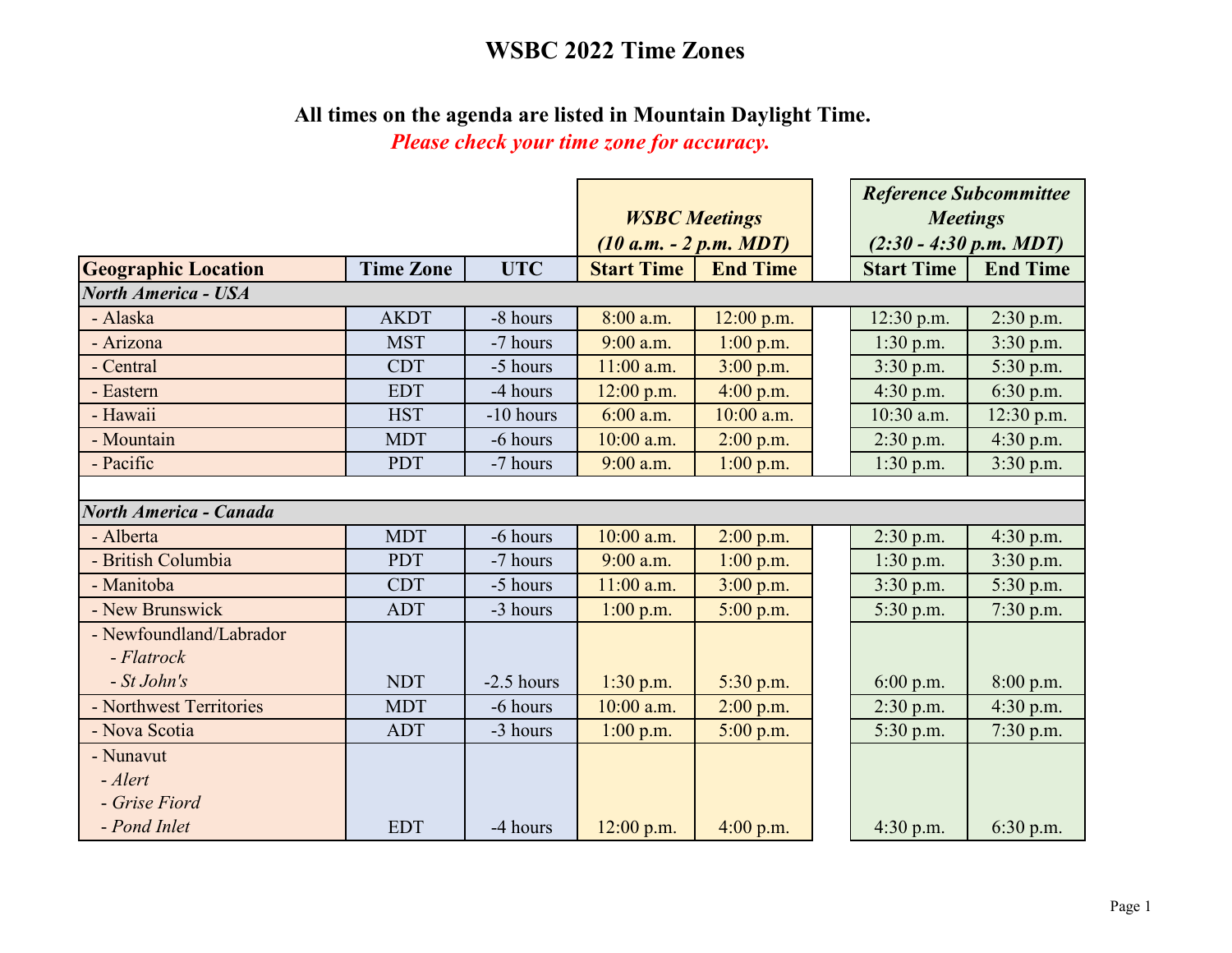### **All times on the agenda are listed in Mountain Daylight Time.**

|                               |                  |            | <b>WSBC</b> Meetings<br>$(10 a.m. - 2 p.m. MDT)$ |                 |  | <b>Reference Subcommittee</b><br><b>Meetings</b><br>$(2:30 - 4:30 p.m. MDT)$ |                 |  |
|-------------------------------|------------------|------------|--------------------------------------------------|-----------------|--|------------------------------------------------------------------------------|-----------------|--|
| <b>Geographic Location</b>    | <b>Time Zone</b> | <b>UTC</b> | <b>Start Time</b>                                | <b>End Time</b> |  | <b>Start Time</b>                                                            | <b>End Time</b> |  |
| - Nunavut                     |                  |            |                                                  |                 |  |                                                                              |                 |  |
| - Baker Lake                  |                  |            |                                                  |                 |  |                                                                              |                 |  |
| - Eureka                      |                  |            |                                                  |                 |  |                                                                              |                 |  |
| - Resolute Bay                | <b>CDT</b>       | -5 hours   | $11:00$ a.m.                                     | $3:00$ p.m.     |  | 3:30 p.m.                                                                    | 5:30 p.m.       |  |
| - Nunavut                     |                  |            |                                                  |                 |  |                                                                              |                 |  |
| - Coral Harbour               | <b>EST</b>       | -5 hours   | $11:00$ a.m.                                     | $3:00$ p.m.     |  | $3:30$ p.m.                                                                  | 5:30 p.m.       |  |
| - Ontario                     | <b>EDT</b>       | -4 hours   | $12:00$ p.m.                                     | 4:00 p.m.       |  | 4:30 p.m.                                                                    | 6:30 p.m.       |  |
| - Quebec                      |                  |            |                                                  |                 |  |                                                                              |                 |  |
| - Gatineau                    |                  |            |                                                  |                 |  |                                                                              |                 |  |
| - Montreal                    |                  |            |                                                  |                 |  |                                                                              |                 |  |
| - Quebec                      | <b>EDT</b>       | -4 hours   | $12:00$ p.m.                                     | 4:00 p.m.       |  | 4:30 p.m.                                                                    | 6:30 p.m.       |  |
| - Saskatchewan                | <b>CST</b>       | -6 hours   | 10:00 a.m.                                       | $2:00$ p.m.     |  | 2:30 p.m.                                                                    | 4:30 p.m.       |  |
| - Yukon                       | <b>MST</b>       | -7 hours   | 9:00 a.m.                                        | $1:00$ p.m.     |  | $1:30$ p.m.                                                                  | 3:30 p.m.       |  |
|                               |                  |            |                                                  |                 |  |                                                                              |                 |  |
| <b>North America - Mexico</b> |                  |            |                                                  |                 |  |                                                                              |                 |  |
| - Augascalientes              | <b>CDT</b>       | -5 hours   | $11:00$ a.m.                                     | 3:00 p.m.       |  | 3:30 p.m.                                                                    | 5:30 p.m.       |  |
| - Baja California             | <b>PDT</b>       | -7 hours   | $9:00$ a.m.                                      | $1:00$ p.m.     |  | 1:30 p.m.                                                                    | 3:30 p.m.       |  |
| - Guerrero                    | <b>CDT</b>       | -5 hours   | $11:00$ a.m.                                     | $3:00$ p.m.     |  | $3:30$ p.m.                                                                  | 5:30 p.m.       |  |
| - Jalisco                     | <b>CDT</b>       | -5 hours   | $11:00$ a.m.                                     | 3:00 p.m.       |  | $3:30$ p.m.                                                                  | 5:30 p.m.       |  |
| - Mexico City                 | <b>CDT</b>       | -5 hours   | $11:00$ a.m.                                     | 3:00 p.m.       |  | $3:30$ p.m.                                                                  | 5:30 p.m.       |  |
| - Quintana Roo                | <b>EST</b>       | -5 hours   | $11:00$ a.m.                                     | 3:00 p.m.       |  | 3:30 p.m.                                                                    | 5:30 p.m.       |  |
| - Sonora                      | <b>MST</b>       | -7 hours   | 9:00 a.m.                                        | $1:00$ p.m.     |  | $1:30$ p.m.                                                                  | 3:30 p.m.       |  |
| - Sinaloa                     | <b>MDT</b>       | -6 hours   | 10:00 a.m.                                       | 2:00 p.m.       |  | $2:30$ p.m.                                                                  | 4:30 p.m.       |  |
| - Veracruz                    | <b>CDT</b>       | -5 hours   | $11:00$ a.m.                                     | $3:00$ p.m.     |  | 3:30 p.m.                                                                    | 5:30 p.m.       |  |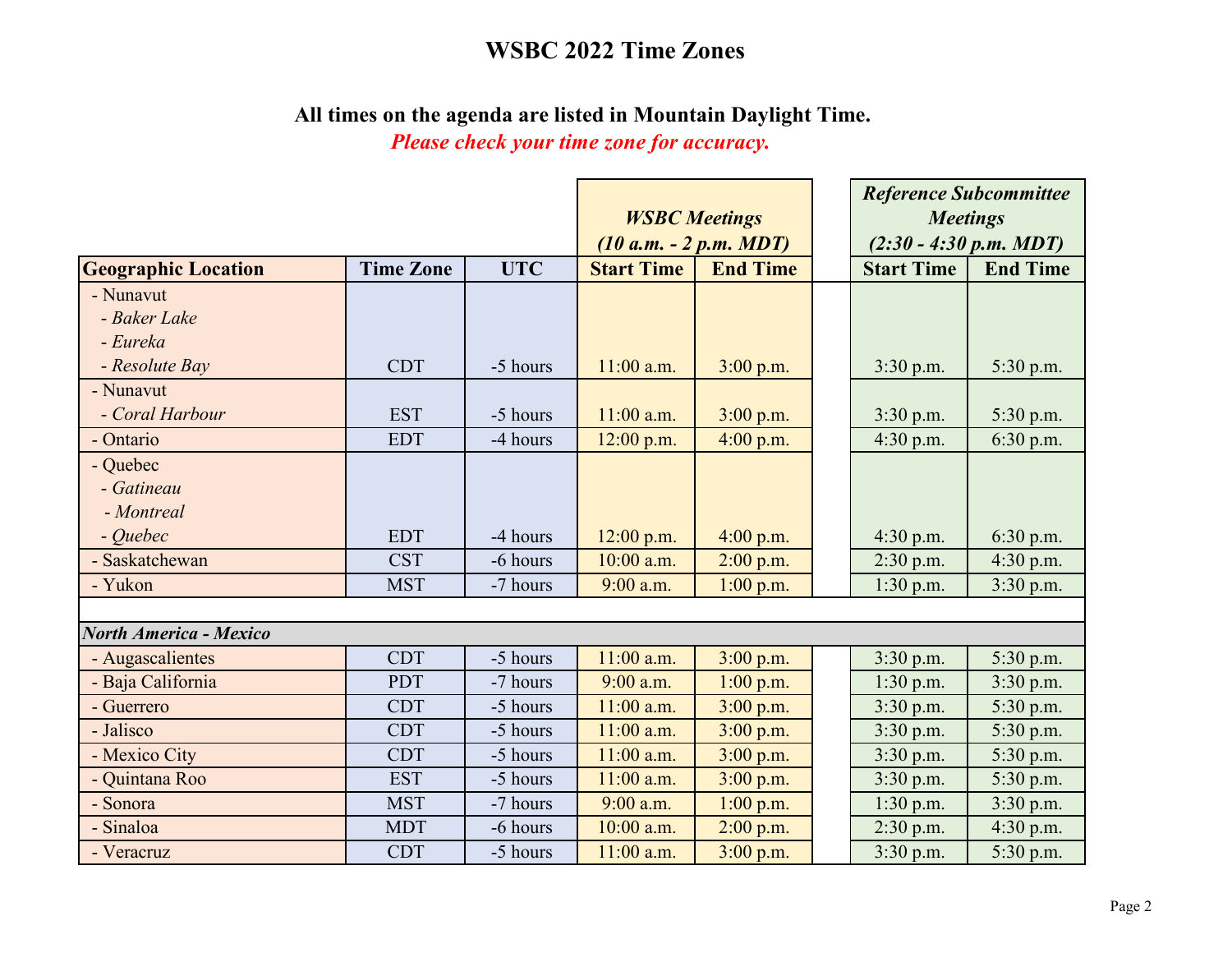### **All times on the agenda are listed in Mountain Daylight Time.**

|                            |                  |            | <b>WSBC</b> Meetings<br>$(10 a.m. - 2 p.m. MDT)$ |                 |  | <b>Reference Subcommittee</b><br><b>Meetings</b><br>$(2:30 - 4:30 p.m. MDT)$ |                 |
|----------------------------|------------------|------------|--------------------------------------------------|-----------------|--|------------------------------------------------------------------------------|-----------------|
| <b>Geographic Location</b> | <b>Time Zone</b> | <b>UTC</b> | <b>Start Time</b>                                | <b>End Time</b> |  | <b>Start Time</b>                                                            | <b>End Time</b> |
|                            |                  |            |                                                  |                 |  |                                                                              |                 |
| <b>Central America</b>     |                  |            |                                                  |                 |  |                                                                              |                 |
| - Costa Rica               | <b>CST</b>       | -6 hours   | $10:00$ a.m.                                     | $2:00$ p.m.     |  | 2:30 p.m.                                                                    | 4:30 p.m.       |
| - Guatemala                | <b>CST</b>       | -6 hours   | 10:00 a.m.                                       | $2:00$ p.m.     |  | 2:30 p.m.                                                                    | 4:30 p.m.       |
|                            |                  |            |                                                  |                 |  |                                                                              |                 |
| <b>South America</b>       |                  |            |                                                  |                 |  |                                                                              |                 |
| - Argentina                | <b>ART</b>       | -3 hours   | $1:00$ p.m.                                      | 5:00 p.m.       |  | 5:30 p.m.                                                                    | $7:30$ p.m.     |
| - Brazil                   |                  |            |                                                  |                 |  |                                                                              |                 |
| - Rio de Janeiro           |                  |            |                                                  |                 |  |                                                                              |                 |
| - Sao Paulo                | <b>BRT</b>       | -3 hours   | 1:00 p.m.                                        | 5:00 p.m.       |  | 5:30 p.m.                                                                    | 7:30 p.m.       |
| - Chile                    |                  |            |                                                  |                 |  |                                                                              |                 |
| - Santiago                 | <b>CLT</b>       | -4 hours   | $12:00$ p.m.                                     | 4:00 p.m.       |  | $4:30$ p.m.                                                                  | 6:30 p.m.       |
| - Colombia                 | <b>COT</b>       | -5 hours   | $11:00$ a.m.                                     | 3:00 p.m.       |  | 3:30 p.m.                                                                    | 5:30 p.m.       |
| - Venezuela                | <b>VET</b>       | -4 hours   | $12:00$ p.m.                                     | 4:00 p.m.       |  | 4:30 p.m.                                                                    | 6:30 p.m.       |
|                            |                  |            |                                                  |                 |  |                                                                              |                 |
| <b>Europe</b>              |                  |            |                                                  |                 |  |                                                                              |                 |
|                            |                  |            |                                                  |                 |  |                                                                              | 12:30 a.m.      |
| - Austria                  | <b>CEST</b>      | $+2$ hours | 6:00 p.m.                                        | 10:00 p.m.      |  | 10:30 p.m.                                                                   | (next day)      |
|                            |                  |            |                                                  |                 |  |                                                                              | 12:30 a.m.      |
| - Belgium                  | <b>CEST</b>      | $+2$ hours | $6:00$ p.m.                                      | $10:00$ p.m.    |  | 10:30 p.m.                                                                   | (next day)      |
|                            |                  |            |                                                  |                 |  |                                                                              | 12:30 a.m.      |
| - Denmark                  | <b>CEST</b>      | $+2$ hours | 6:00 p.m.                                        | 10:00 p.m.      |  | 10:30 p.m.                                                                   | (next day)      |
|                            |                  |            |                                                  |                 |  |                                                                              | 12:30 a.m.      |
| - France                   | <b>CEST</b>      | $+2$ hours | 6:00 p.m.                                        | 10:00 p.m.      |  | 10:30 p.m.                                                                   | (next day)      |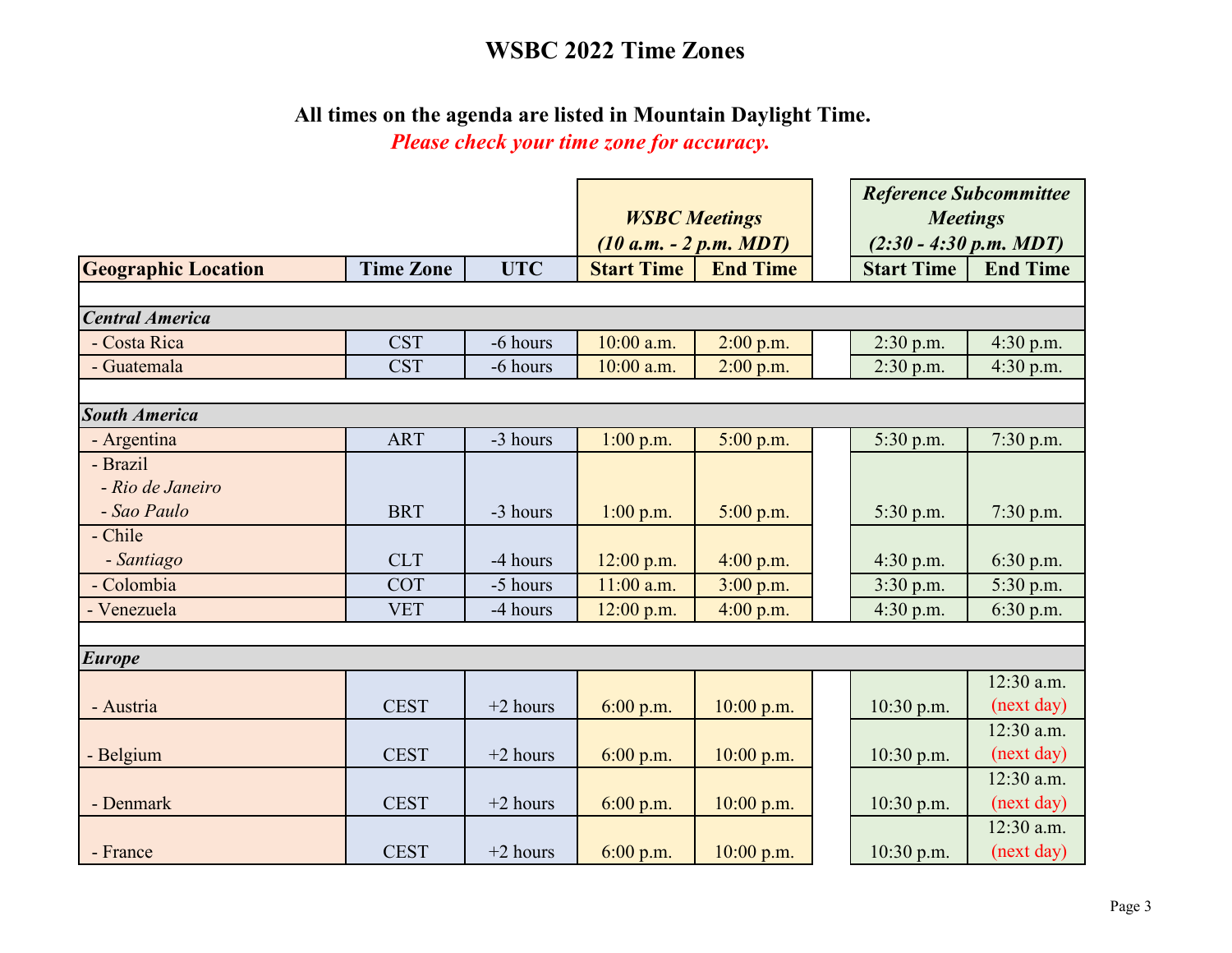### **All times on the agenda are listed in Mountain Daylight Time.**

|                            |                  |            |                          |                 |  | <b>Reference Subcommittee</b> |                 |
|----------------------------|------------------|------------|--------------------------|-----------------|--|-------------------------------|-----------------|
|                            |                  |            | <b>WSBC</b> Meetings     |                 |  | <b>Meetings</b>               |                 |
|                            |                  |            | $(10 a.m. - 2 p.m. MDT)$ |                 |  | $(2:30 - 4:30 p.m. MDT)$      |                 |
| <b>Geographic Location</b> | <b>Time Zone</b> | <b>UTC</b> | <b>Start Time</b>        | <b>End Time</b> |  | <b>Start Time</b>             | <b>End Time</b> |
|                            |                  |            |                          |                 |  |                               | 12:30 a.m.      |
| - Germany                  | <b>CEST</b>      | $+2$ hours | $6:00$ p.m.              | $10:00$ p.m.    |  | 10:30 p.m.                    | (next day)      |
|                            |                  |            |                          |                 |  |                               | $1:30$ a.m.     |
| - Greece                   | <b>EEST</b>      | $+3$ hours | $7:00$ p.m.              | $11:00$ p.m.    |  | $11:30$ p.m.                  | (next day)      |
| - Ireland                  | <b>IST</b>       | $+1$ hour  | 5:00 p.m.                | $9:00$ p.m.     |  | 9:30 p.m.                     | 11:30 p.m.      |
|                            |                  |            |                          |                 |  |                               | 12:30 a.m.      |
| - Italy                    | <b>CEST</b>      | $+2$ hours | $6:00$ p.m.              | $10:00$ p.m.    |  | 10:30 p.m.                    | (next day)      |
|                            |                  |            |                          |                 |  |                               | 12:30 a.m.      |
| - Norway                   | <b>CEST</b>      | $+2$ hours | 6:00 p.m.                | $10:00$ p.m.    |  | 10:30 p.m.                    | (next day)      |
|                            |                  |            |                          |                 |  |                               | 12:30 a.m.      |
| - Poland                   | <b>CEST</b>      | $+2$ hours | 6:00 p.m.                | $10:00$ p.m.    |  | 10:30 p.m.                    | (next day)      |
| - Russia                   |                  |            |                          |                 |  |                               |                 |
| $-Moscov$                  |                  |            |                          |                 |  |                               | $1:30$ a.m.     |
| - Saint Petersburg         | <b>MSK</b>       | $+3$ hours | 7:00 p.m.                | $11:00$ p.m.    |  | 11:30 p.m.                    | (next day)      |
|                            |                  |            |                          |                 |  |                               | 12:30 a.m.      |
| - Spain                    | <b>CEST</b>      | $+2$ hours | $6:00$ p.m.              | $10:00$ p.m.    |  | 10:30 p.m.                    | (next day)      |
|                            |                  |            |                          |                 |  |                               | 12:30 a.m.      |
| - Sweden                   | <b>CEST</b>      | $+2$ hours | $6:00$ p.m.              | $10:00$ p.m.    |  | 10:30 p.m.                    | (next day)      |
|                            |                  |            |                          |                 |  |                               | 12:30 a.m.      |
| - Switzerland              | <b>CEST</b>      | $+2$ hours | 6:00 p.m.                | $10:00$ p.m.    |  | 10:30 p.m.                    | (next day)      |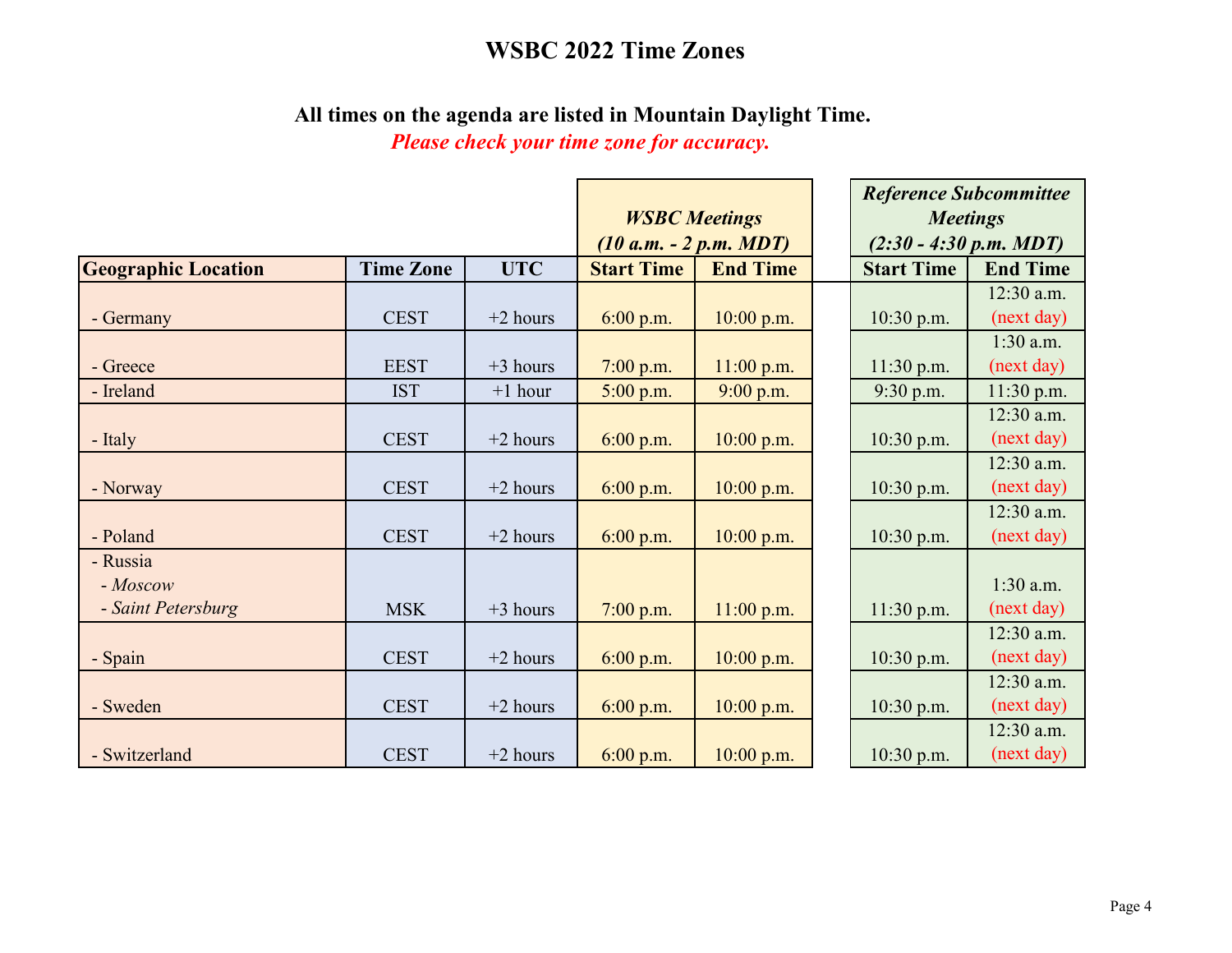**All times on the agenda are listed in Mountain Daylight Time.**

|                            |                  |             | <b>WSBC</b> Meetings<br>$(10 a.m. - 2 p.m. MDT)$ |                 | <b>Reference Subcommittee</b> |                 |  |
|----------------------------|------------------|-------------|--------------------------------------------------|-----------------|-------------------------------|-----------------|--|
|                            |                  |             |                                                  |                 |                               | <b>Meetings</b> |  |
|                            |                  |             |                                                  |                 | $(2:30 - 4:30 p.m. MDT)$      |                 |  |
| <b>Geographic Location</b> | <b>Time Zone</b> | <b>UTC</b>  | <b>Start Time</b>                                | <b>End Time</b> | <b>Start Time</b>             | <b>End Time</b> |  |
| - United Kingdom           |                  |             |                                                  |                 |                               |                 |  |
| - England                  |                  |             |                                                  |                 |                               |                 |  |
| - Northern Ireland         |                  |             |                                                  |                 |                               |                 |  |
| - Scotland                 |                  |             |                                                  |                 |                               |                 |  |
| $-Wales$                   | <b>BST</b>       | $+1$ hour   | 5:00 p.m.                                        | $9:00$ p.m.     | $9:30$ p.m.                   | 11:30 p.m.      |  |
|                            |                  |             |                                                  |                 |                               |                 |  |
| <b>Middle East</b>         |                  |             |                                                  |                 |                               |                 |  |
|                            |                  |             |                                                  |                 |                               | $1:30$ a.m.     |  |
| - Israel                   | <b>IDT</b>       | $+3$ hours  | 7:00 p.m.                                        | $11:00$ p.m.    | 11:30 p.m.                    | (next day)      |  |
|                            |                  |             |                                                  |                 |                               |                 |  |
| <b>Asia</b>                |                  |             |                                                  |                 |                               |                 |  |
|                            |                  |             | $12:00$ a.m.                                     | $4:00$ a.m.     | $4:30$ a.m.                   | $6:30$ a.m.     |  |
| - China                    | <b>CST</b>       | $+8$ hours  | (next day)                                       | (next day)      | (next day)                    | (next day)      |  |
|                            |                  |             | $1:00$ a.m.                                      | $5:00$ a.m.     | 5:30 a.m.                     | 7:30 a.m.       |  |
| - Japan                    | <b>JST</b>       | $+9$ hours  | (next day)                                       | (next day)      | (next day)                    | (next day)      |  |
|                            |                  |             |                                                  |                 |                               |                 |  |
| <b>Pacific</b>             |                  |             |                                                  |                 |                               |                 |  |
| - Australia                |                  |             |                                                  |                 |                               |                 |  |
| - New South Wales          |                  |             |                                                  |                 |                               |                 |  |
| - Queensland               |                  |             |                                                  |                 |                               |                 |  |
| - Tasmania                 |                  |             | $2:00$ a.m.                                      | 6:00 a.m.       | 6:30 a.m.                     | 8:30 a.m.       |  |
| - Victoria                 | <b>AEST</b>      | $+10$ hours | (next day)                                       | (next day)      | (next day)                    | (next day)      |  |